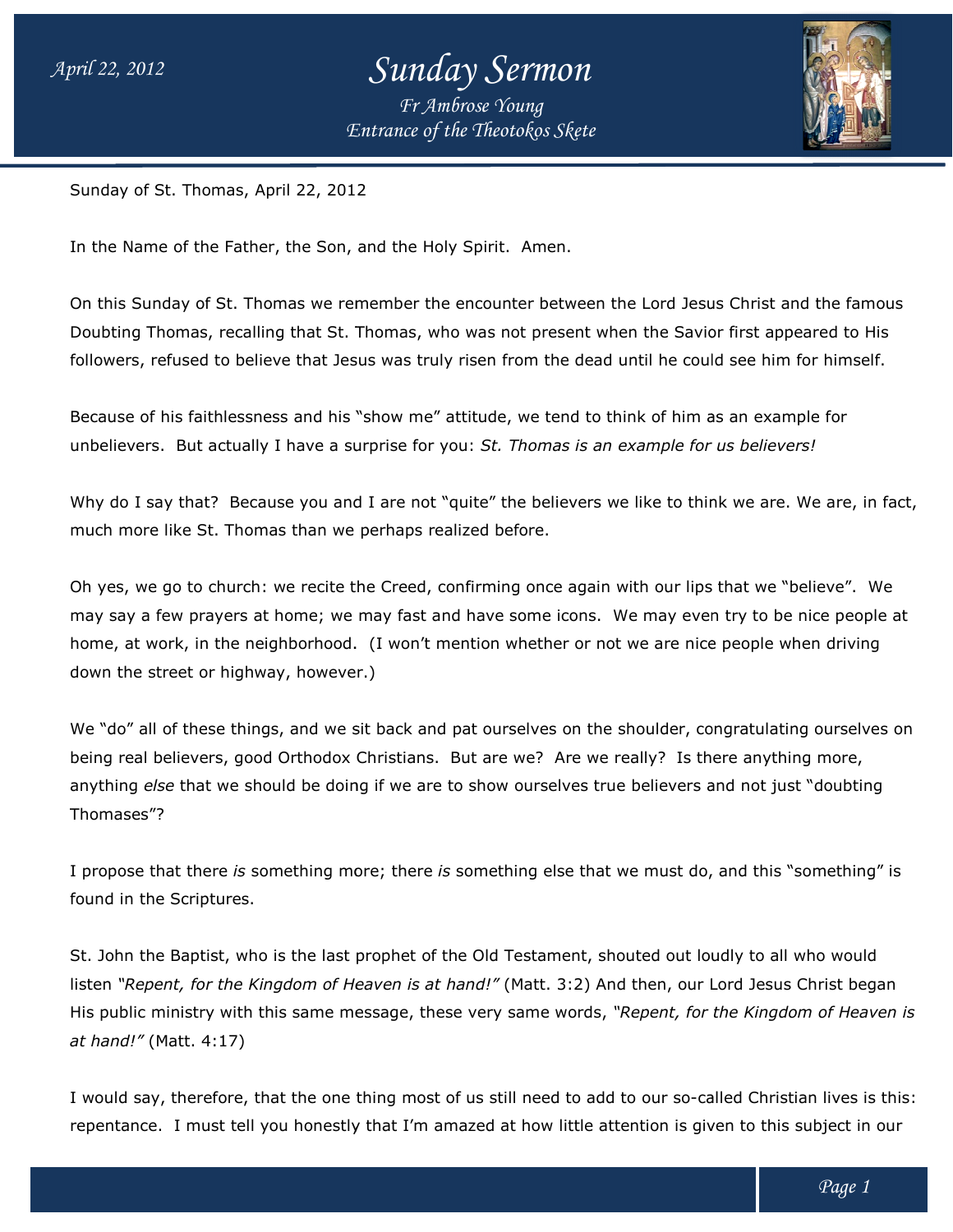#### *April 22, 2012*

### *Entrance of the Theotokos Skete Sunday Sermon Fr Ambrose Young*



churches. When, in fact, was the last time you heard a sermon on repentance? repentance? Probably not for a long time; possibly, in fact, never, because repentance, especially in our culture, is not very popular. Yet it is given great importance in Scripture.



First, Christ Himself declared in no uncertain terms that the purpose of His preaching was to call sinners to repentance. In this context He also said that He came to the purpose of His preaching was to call sinners to<br>repentance. In this context He also said that He came to<br>save sinners, not the righteous. Is it not interesting that the words "repent" and "repentance" occur no fewer that the words "repent" and "repentance" occur no fewer that<br>56 times in the New Testament? And we read that after He had completed His earthly life, the Lord's followers *"went out and preached that peop "went and preached people should repent"* (Mark 6:12), for Jesus had told them that without repentance no one would be saved. They didn't preach that people should have great careers and lots of money, or nice 6:12), for Jesus had told them that without repentance<br>no one would be saved. They didn't preach that people<br>should have great careers and lots of money, or nice

clothes and houses and cars, as some Protestant preachers say these d days. No, they should *repent*.

Many of us think that repentance is just about being sorry for our sins. It's not! It's much more than this. Remember, even Judas expressed sorrow for what he had done when he said "I have sinned, for I have betrayed innocent blood." (Matt. 27:3,4) In other words he felt guilty and he was sorry, but in fact he never truly repented.

True believers in Jesus Christ, however, learn how to repent. They learn what repentance really is, and THEN THEY DO IT!

We know that God the Holy Trinity lives in relationship to Himself—that is, the Father, the Son, and the Holy Spirit are in a relationship of love and essential oneness with each other. Similarly, God wishes to have a relationship of love with us, and us with him. True repentance only makes sense in this specific context: a relationship. This relationship is not only with God, but also sometimes with other people, and context: a relationship. This relationship is not only with God, but also sometimes with other people, and<br>always it must be governed by love, if it is to be a true relationship and one in which repentance can occur. This is why only Christianity knows about, believes in, and experiences forgiveness, because it can only<br>:xist in a relationship with a personal God. exist in a relationship with a personal God.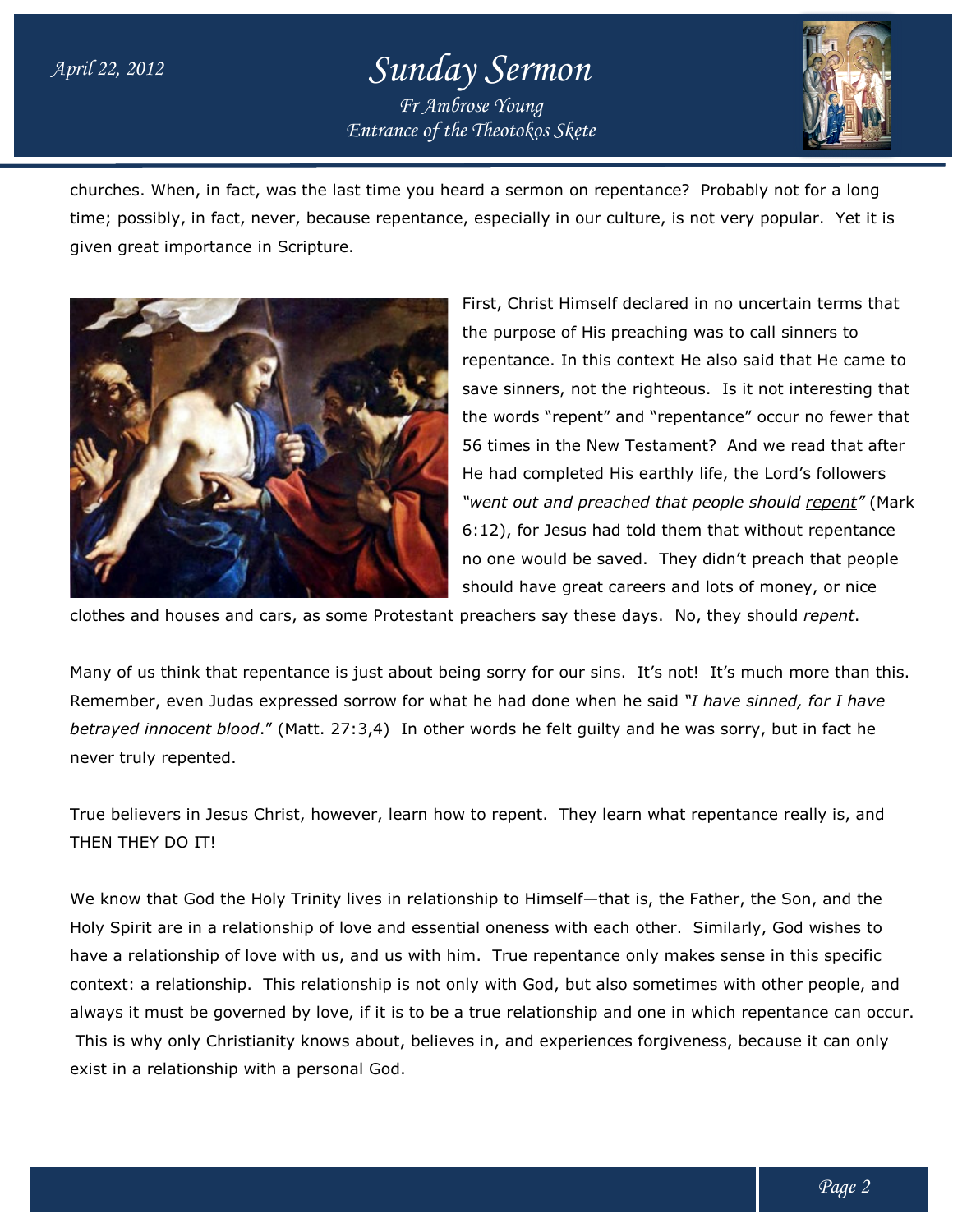## *Entrance of the Theotokos Skete Sunday Sermon Fr Ambrose Young*



But the fact of the matter is that most of us spend a majority if not all of our time "away" from God and But the fact of the matter is that most of us spend a majority if not all of our time "away" from God and<br>not at all in a loving and repentant relationship with Him. This is why I suggested that we are not really not at all in a loving and repentant relationship with Him. This is why I suggested that we are not really<br>believers in a full sense and that today's saint, "Doubting Thomas" is just as much for us as he is for non-Christians.

Therefore, repentance means coming "back" to God and refusing to stay "away" from Him any longer. may feel real regret or sorrow about our sins and tell ourselves that we won't do them again, but if we don't actually come *back* to God it's not real repentance; there's *Nothing is healed; nothing forgiven*. And this is a dreadful state to be in; a terrifying state, actually, for what if we *die* in this state? believers in a full sense and that today's saint, "Doubting Thomas" is just as much for us as he is<br>Christians.<br>Therefore, repentance means coming "back" to God and refusing to stay "away" from Him any lor<br>may feel real re longer. We

Coming back to God and ceasing to be "away" from Him means letting Him be in charge of our lives Coming back to God and ceasing to be "away" from Him means letting Him be in charge of our lives<br>instead of our own egos trying to run everything. It means letting Him have *His* say. And where to we find "His say"? In the Scriptures, of course. This is why it's so critical to read Holy Scripture, at least a small amount, every single day—for here we find the words of life, here we find God's own "say", *His* will for us, rather than our own. This is the only way we can find and adopt God's viewpoint of the world and life. is the way in which we begin to acquire an Orthodox world-view, in addition to going to church, worthily receiving the sacraments, and so on. rery single day—for here we find the words of life, here we find God's own "say", *His* will for us<br>I our own. This is the only way we can find and adopt God's viewpoint of the world and life. I<br>in which we begin to acqu life. It

Brothers and sisters, each of us should be able to say, from the bottom of our hearts and with all of the receiving the sacraments, and so on.<br>Brothers and sisters, each of us should be able to say, from the bottom of our hearts and with all of th<br>honesty, integrity, and truth that we can possibly muster: <u>"The hardest thing I</u> honesty, integrity, and truth that we can possibly muster: <u>"The hardest thing I have to do each day is</u><br><u>follow God's will rather than my own."</u> If we cannot say this, then we are not following His will. If we are not following His will, then we are not repenting, and if we are not repenting, then we are not truly His not following His will, then we are not repenting, and if we are not repenting, then we are not truly His<br>followers and therefore we are not believers and we are worse than St. Thomas was before he finally confessed his belief.

We do not want to be among those that draw near to Christ with our lips—that is, with our words—and yet not be found among the sheep at His right hand at the Last Judgment. But there is a true danger of this, an actual risk, if we don't wake from the slumber of our rather unspiritual lives.

an actual risk, if we don't wake from the slumber of our rather unspiritual lives.<br>More than once in Scripture we hear people cry out to the Lord: "*Lord, I believe; help thou mine unbelief!"* (Mark 9:23)